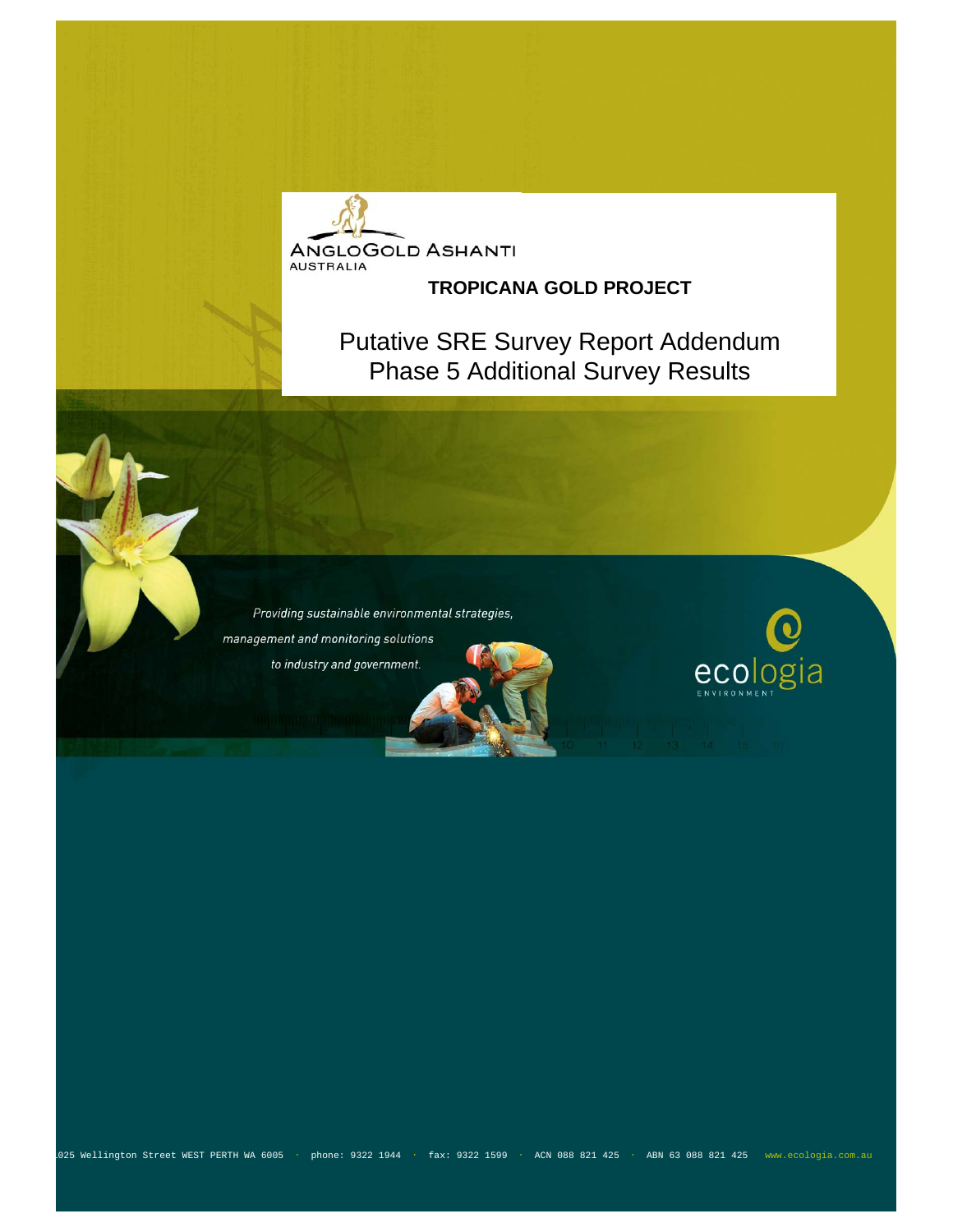# **TROPICANA GOLD PROJECT**

Putative Short-Range Endemic Survey Report Addendum

PHASE FIVE ADDITIONAL SURVEY RESULTS

## **Tropicana Joint Venture**





**29 July 2009**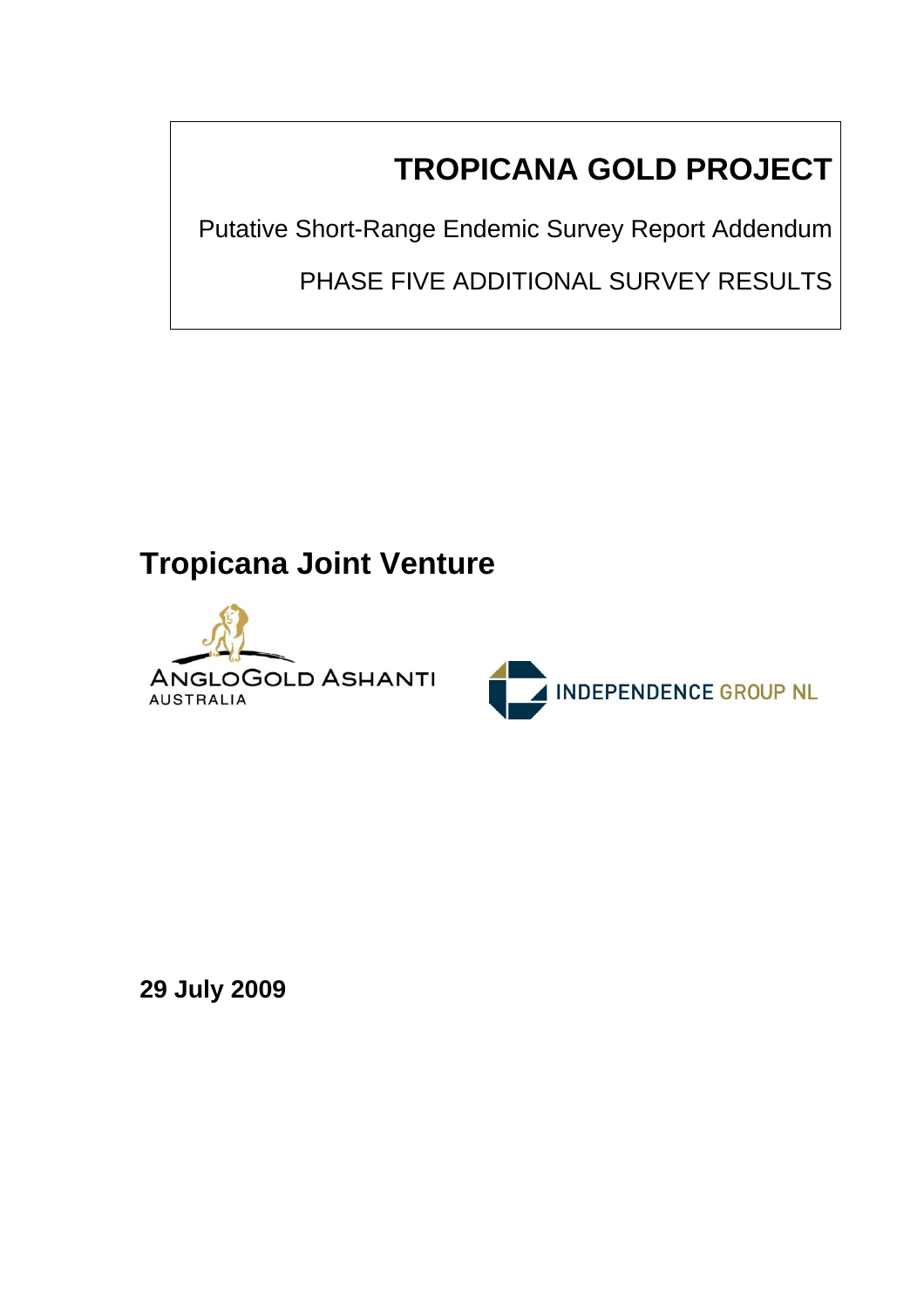| <b>Document Status</b> |           |                   |           |                           |                          |           |  |  |
|------------------------|-----------|-------------------|-----------|---------------------------|--------------------------|-----------|--|--|
| Rev<br>No.             | Author    | <b>Reviewer/s</b> | Date      | <b>Approved for Issue</b> |                          |           |  |  |
|                        |           |                   |           | <b>Name</b>               | <b>Distributed</b><br>10 | Date      |  |  |
| Final                  | B.Y. Main | M. Davis          | 28/7/2009 | M. Davis                  | B. Bastow                | 28/7/2009 |  |  |

*ecologia* **Environment (2009)**. Reproduction of this report in whole or in part by electronic, mechanical or chemical means including photocopying, recording or by any information storage and retrieval system, in any language, is strictly prohibited without the express approval of AngloGold Ashanti Australia Pty Ltd and/or *ecologia* Environment.

#### *Restrictions on Use*

This report has been prepared specifically for AngloGold Ashanti Australia Pty Ltd. Neither the report nor its contents may be referred to or quoted in any statement, study, report, application, prospectus, loan, or other agreement document, without the express approval of AngloGold Ashanti Australia Pty Ltd and/or *ecologia* Environment.

#### *ecologia* **Environment**

1025 Wellington Street WEST PERTH WA 6005 Phone: 08 9322 1944 Fax: 08 9322 1599 Email: *[admin@ecologia.com.au](mailto:admin@ecologia.com.au)*

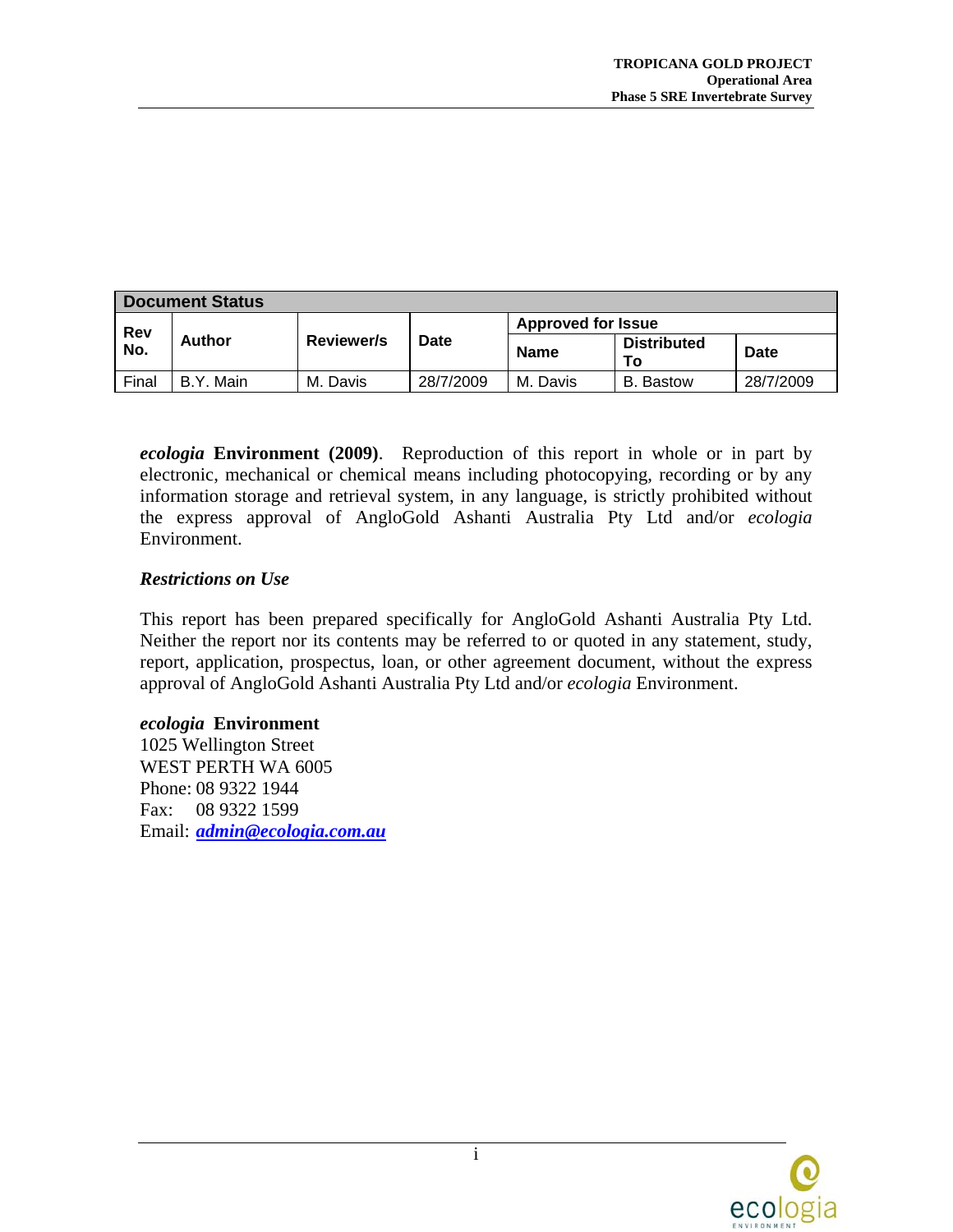### **Table of Contents**

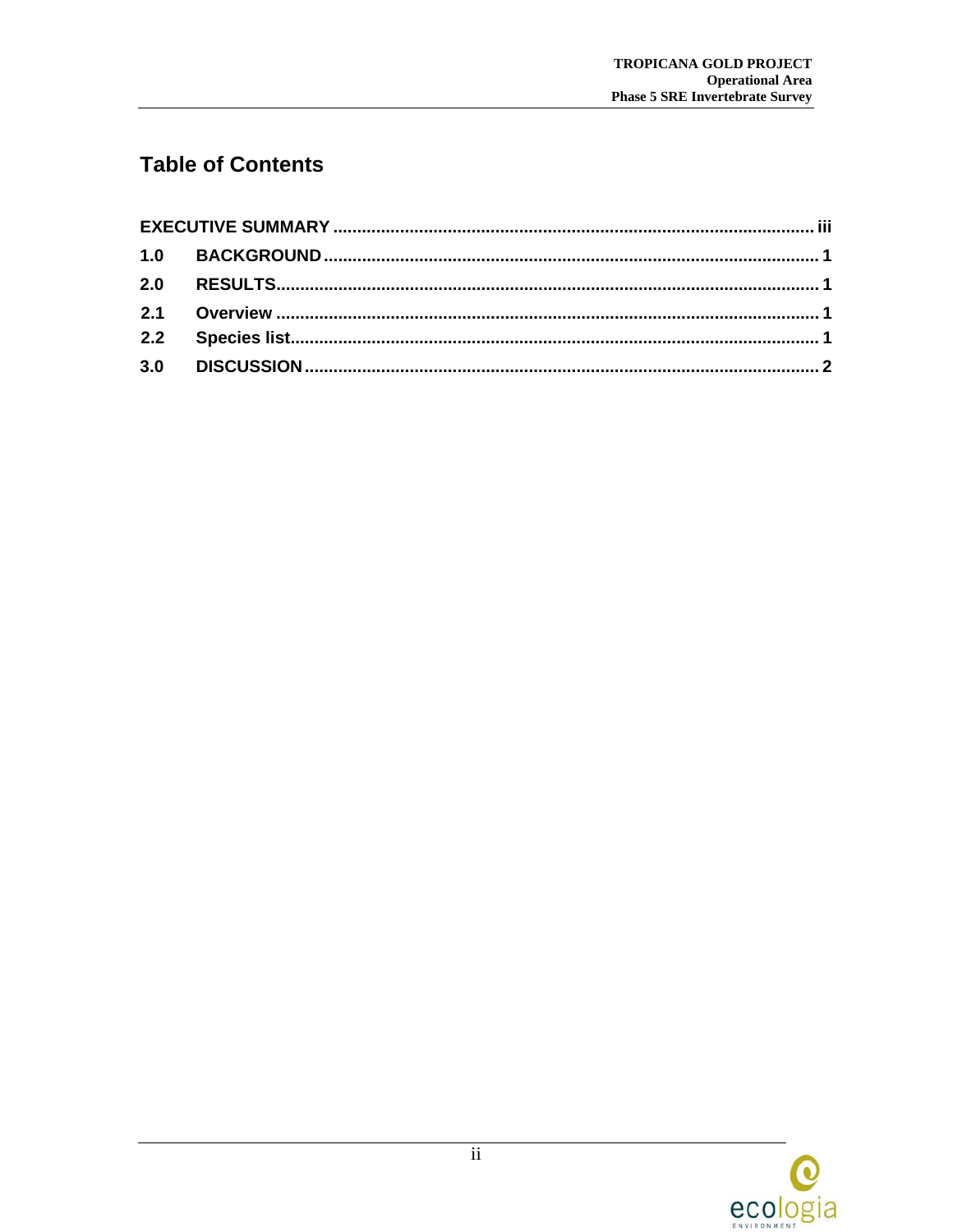#### <span id="page-4-0"></span>**EXECUTIVE SUMMARY**

The Tropicana JV (TJV) is currently undertaking a pre-feasibility study on the viability of establishing the Tropicana Gold Project (TGP), which is centred on the Tropicana and Havana gold prospects. The proposed TGP is located approximately 330 km east northeast of Kalgoorlie, and 15 km west of the Plumridge Lakes Nature Reserve,

A conventional trapping programme was conducted at Tropicana Gold Project (TGP) over five months (five phases) between April and September in 2008. Taxonomic identifications of mygalomorph spiders collected in the twenty five pitfall sites during the last phase are presented in this report.

Ten species from seven genera and five families of mygalomorph spiders were collected during Phase 5 of the 2008 survey. All species presented in this report have been already recorded in the previous four phases and presented in the main SRE report. Nevertheless, further examination of the species *Aganippe* sp. 1, *Aganippe sp*. 8, *Aganippe sp*. 2 and *Aganippe sp.* 7 revealed that the first two species and the latter two species are synonymous. This reduced the initial eight species listed in the main SRE report to six. In addition, the two new genera of nemesiidae presented in the main SRE report have been re-examined and collapsed into a single genus. The new genus is expected to be published shortly under the name *Swolnpes darwinii* gen. nov. sp. nov, as presented in this report.

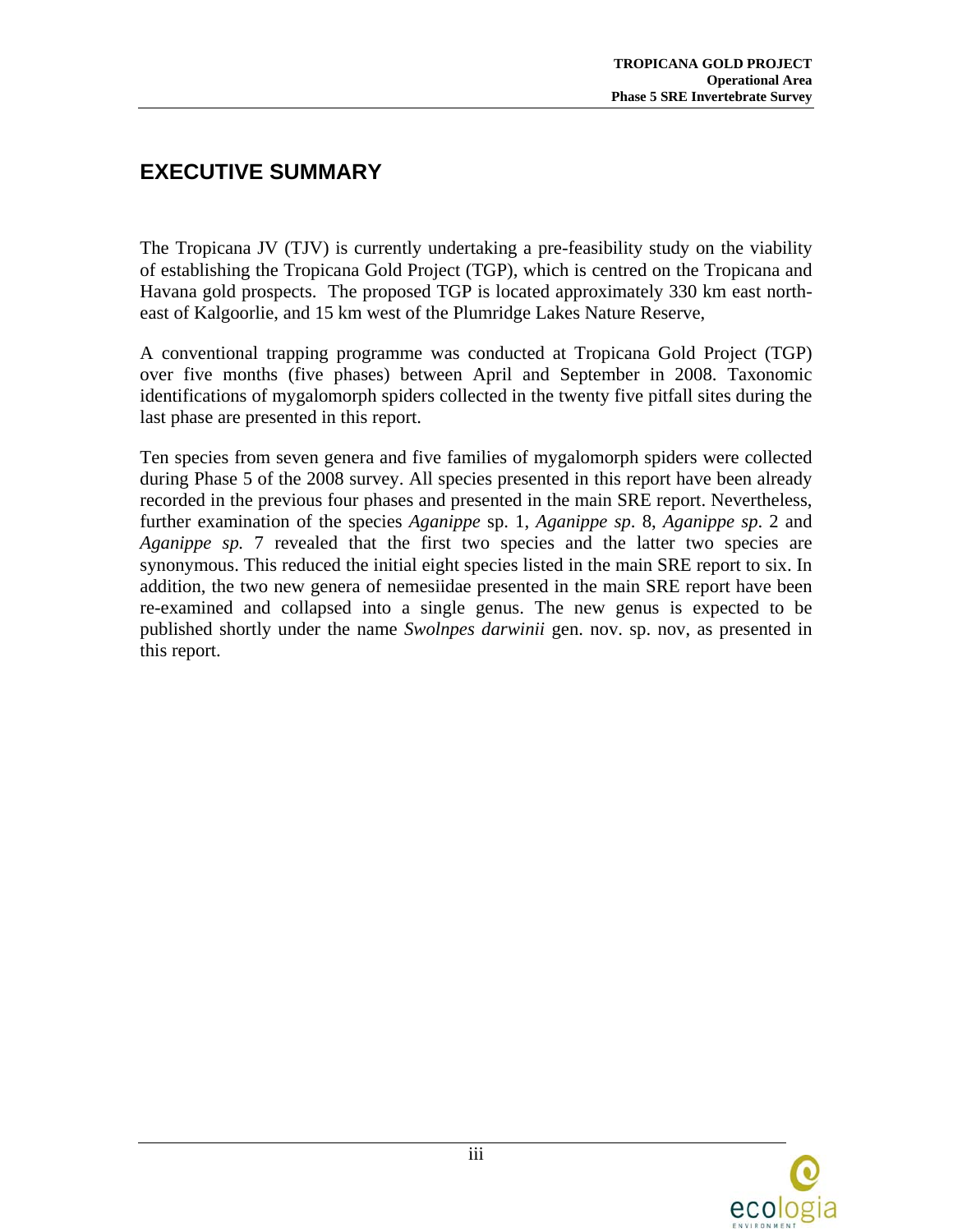## <span id="page-5-0"></span>**1.0 BACKGROUND**

The Tropicana JV (TJV) is currently undertaking a pre-feasibility study on the viability of establishing the Tropicana Gold Project (TGP), which is centred on the Tropicana and Havana gold prospects. The proposed TGP is located approximately 330 km east northeast of Kalgoorlie, and 15 km west of the Plumridge Lakes Nature Reserve,

A conventional trapping programme was conducted at Tropicana Gold Project (TGP) over five months (five phases) between April and September in 2008. Taxonomic identifications of mygalomorph spiders collected in the twenty five pitfall sites during the last phase are presented in this report.

### **2.0 RESULTS**

#### *2.1 Overview*

Ten species from seven genera and five families of mygalomorph spiders were collected during Phase 5 of the 2008 survey. All species presented below have been already collected and reported in the previous four phases presented in the main report.

### *2.2 Species list*

The following taxonomic identifications were performed by Prof. Barbara Y. Main, the mygalomorph expert, at the University of Western Australia.

### **Actinopodidae (Simon, 1892)**

*Missulena insignis* **group A** – Male (716-258b) Site 25 *Missulena insignis* **group sp. B** – Male (716-288b) Site 36

#### **Barychelidae (Simon, 1982)**

3 males sent to WAM/& RJ Raven Qld Museum; Site 34

#### **Dipluridae (Simon, 1889)**

*Cethegus* **sp.** Juveniles (716-271b, 716-332), sites 22, 29

#### **Idiopidae (Simon, 1889)**

*Aganippe* **sp. 2** - Male (716-280b) site 34, (716-261b) site 37, (716-283b) site 35, (EE053) site 47

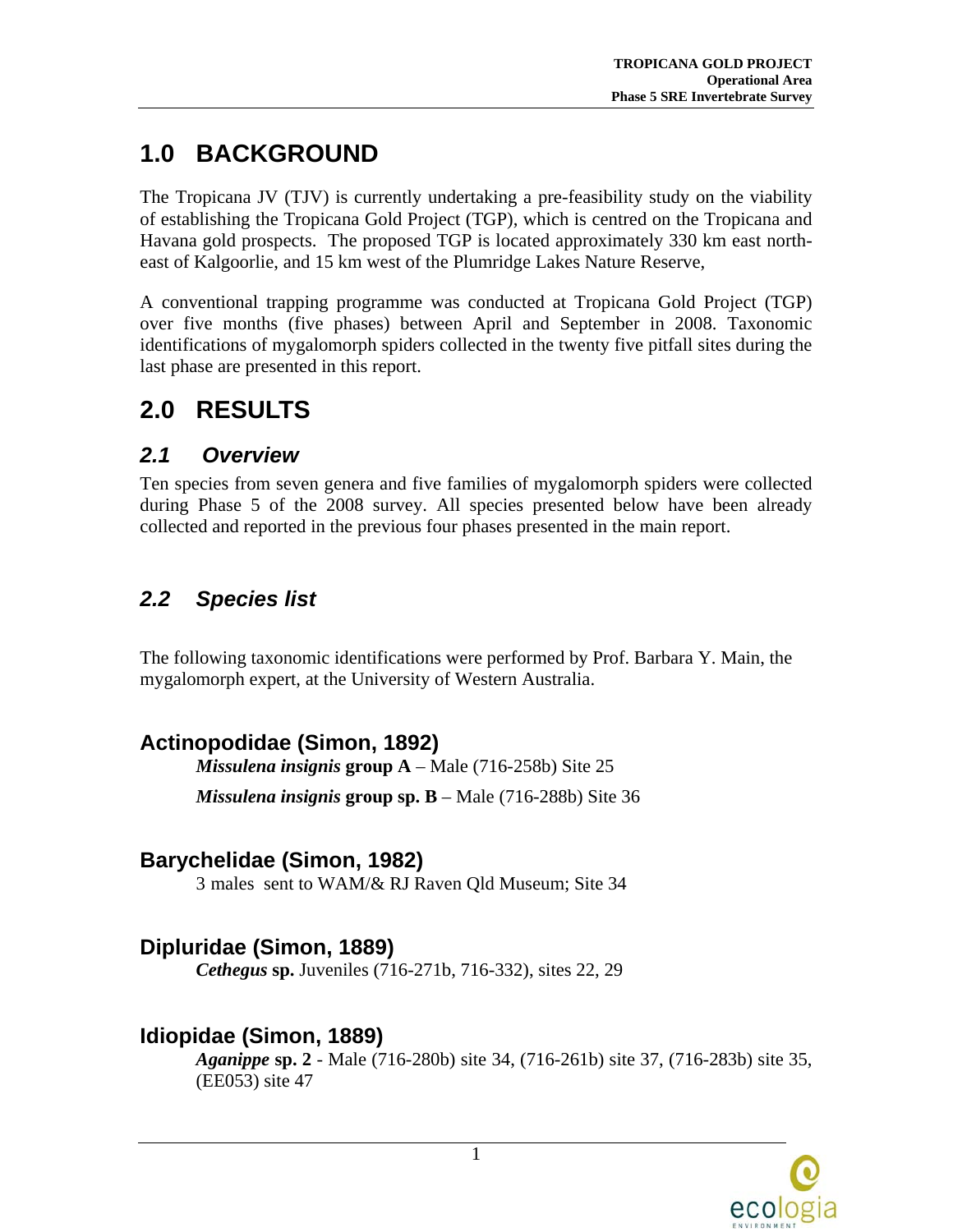<span id="page-6-0"></span>*Aganippe sp. 5* - Male (716-281b) site 34, (716-282b) site 34, (EE0053) site 47 *Aganippe sp. 7=2* - Female or immature (716-340B) site 43 *Aganippe sp.1=8* - Male (EE08: 0553) site 47

#### **Nemesiidae (Simon, 1892)**

*Teyl* **sp. nov** *"Tropicana"*- Male (716-270b) site 22, (716-326b) site 38

This species is known only from Tropicana locality and it is of interest in that it is a "midget" male. Two female (or juvenile specimens) elsewhere from TGP may be associated with this taxon.

**"Swolnpes darwini"** nov. genus and nov.species

Males from the following sites: 3 specimens including holotype, 2 paratypes ms. submitted (716-263b) site 46, (716-297b) site 28, 2 specimens (716-309b) site 45, and (716-312b) site32.

This new (not yet published) taxon is of particular interest. To date the "genus" is only known elsewhere from the Morgan Range near the south Australian border (to the north). The collections also include some apparent juveniles from sites 24, 29, 33, 30, 42, 44 which need further examination to see whether they can be identified.

## **3.0 DISCUSSION**

All species presented in this report have been already recorded in the previous four phases and presented in the main SRE report. Nevertheless, further examination of the species *Aganippe* sp. 1, *Aganippe sp*. 8, *Aganippe sp*. 2 and *Aganippe sp.* 7 revealed that the first two species and the latter two species are synonymous (B.Y. Main, pers. comm., 2009). This reduced the initial eight species listed in the main SRE report to six. In addition, the two new genera of nemesiidae presented in the main SRE report have been re-examined and collapsed into a single genus. The new genus is expected to be published shortly under the name *Swolnpes darwinii* gen. nov. sp. nov, as presented in this report (B.Y. Main, pers. comm., 2009).